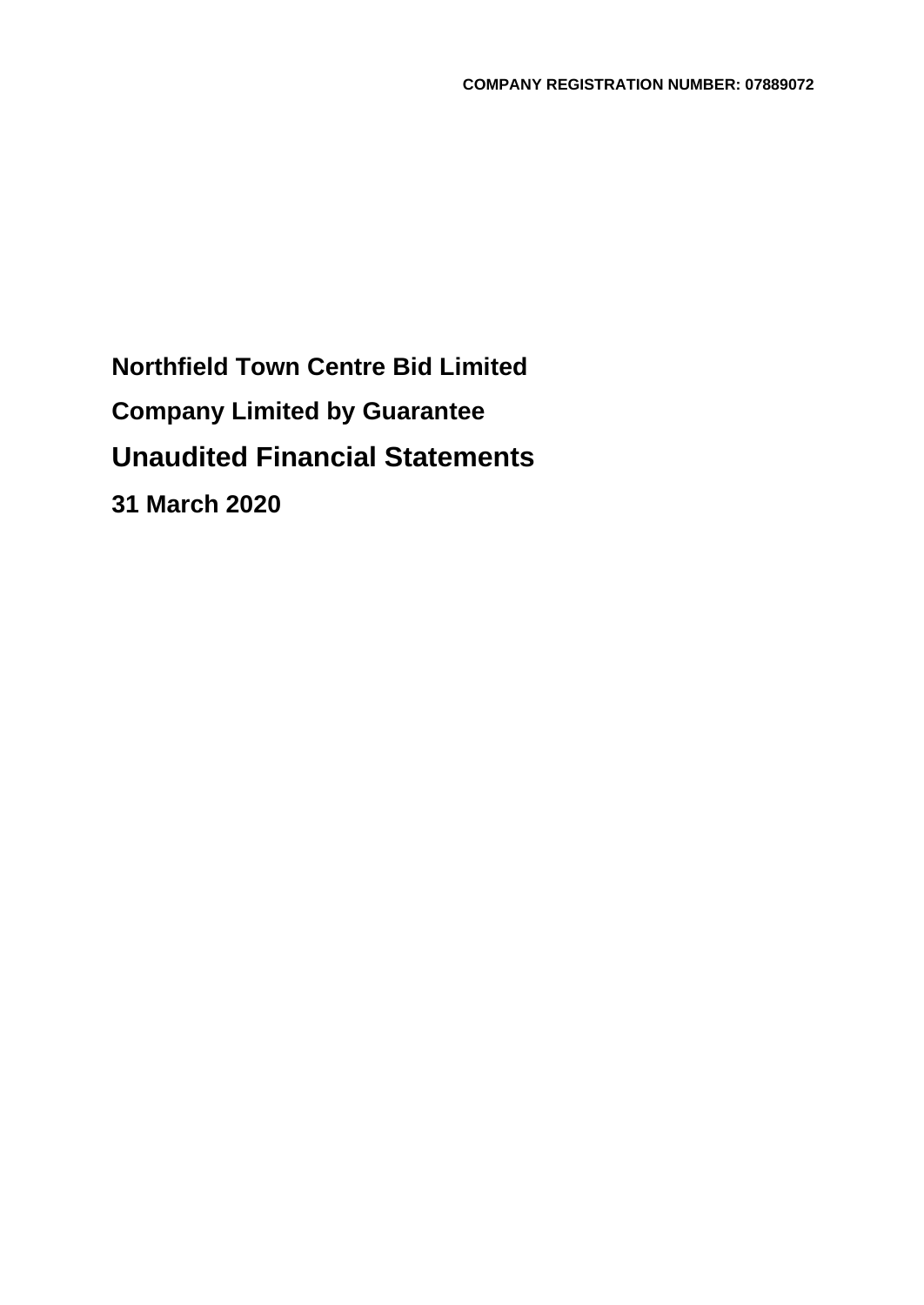# **Company Limited by Guarantee**

# **Financial Statements**

# **Year ended 31 March 2020**

| <b>Contents</b>                                                  | Page         |  |  |
|------------------------------------------------------------------|--------------|--|--|
| Directors' report                                                | 1            |  |  |
| Statement of income and retained earnings                        | $\mathbf{2}$ |  |  |
| Statement of financial position                                  | 3            |  |  |
| Notes to the financial statements                                | 4            |  |  |
| The following pages do not form part of the financial statements |              |  |  |
| Detailed income statement                                        |              |  |  |
| Notes to the detailed income statement                           | 8            |  |  |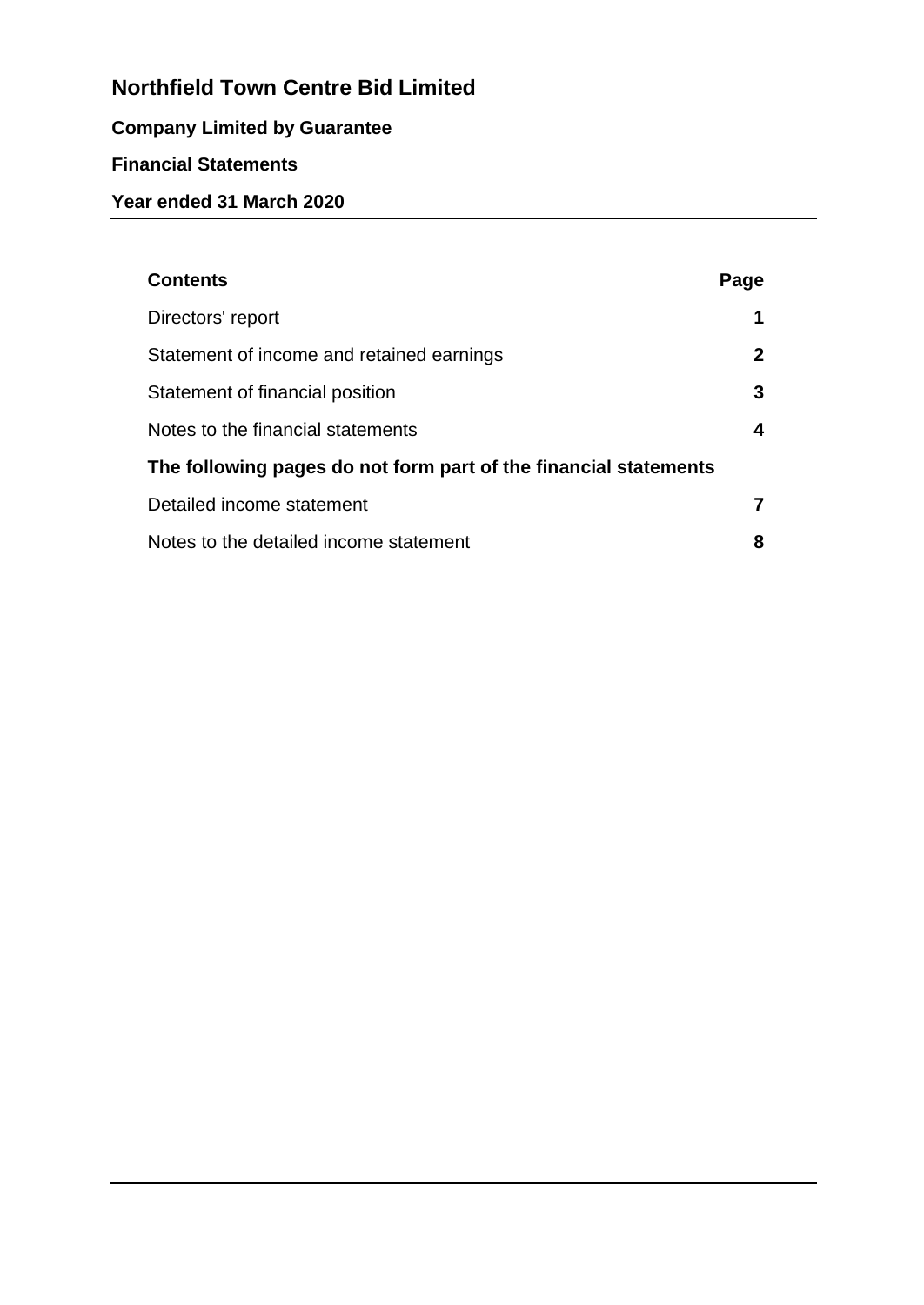### **Company Limited by Guarantee**

### **Directors' Report**

#### **Year ended 31 March 2020**

The directors present their report and the unaudited financial statements of the company for the year ended 31 March 2020.

#### **Directors**

The directors who served the company during the year were as follows:

| Mr A J Clarke    |                             |
|------------------|-----------------------------|
| Ms J Gill        |                             |
| Mr A McLeod      |                             |
| Mr C Brown       |                             |
| Mr A Meade       |                             |
| Ms J Stubbs      |                             |
| Mrs T Prior      |                             |
| Mr O T Armstrong |                             |
| Mr E J Freeman   |                             |
| Ms N Rogers      |                             |
| MR P S Smith     | (Appointed 3 October 2019)  |
| Mr T Corser      | (Appointed 8 November 2019) |
| Mr A Mullard     | (Appointed 22 August 2019)  |
| Mr D Lamerton    | (Resigned 29 January 2020)  |
|                  |                             |

#### **Small company provisions**

This report has been prepared in accordance with the provisions applicable to companies entitled to the small companies exemption.

This report was approved by the board of directors on 1 July 2020 and signed on behalf of the board by:

Mr A J Clarke Director

Registered office: 693 Bristol Road South Northfield Birmingham B31 2JT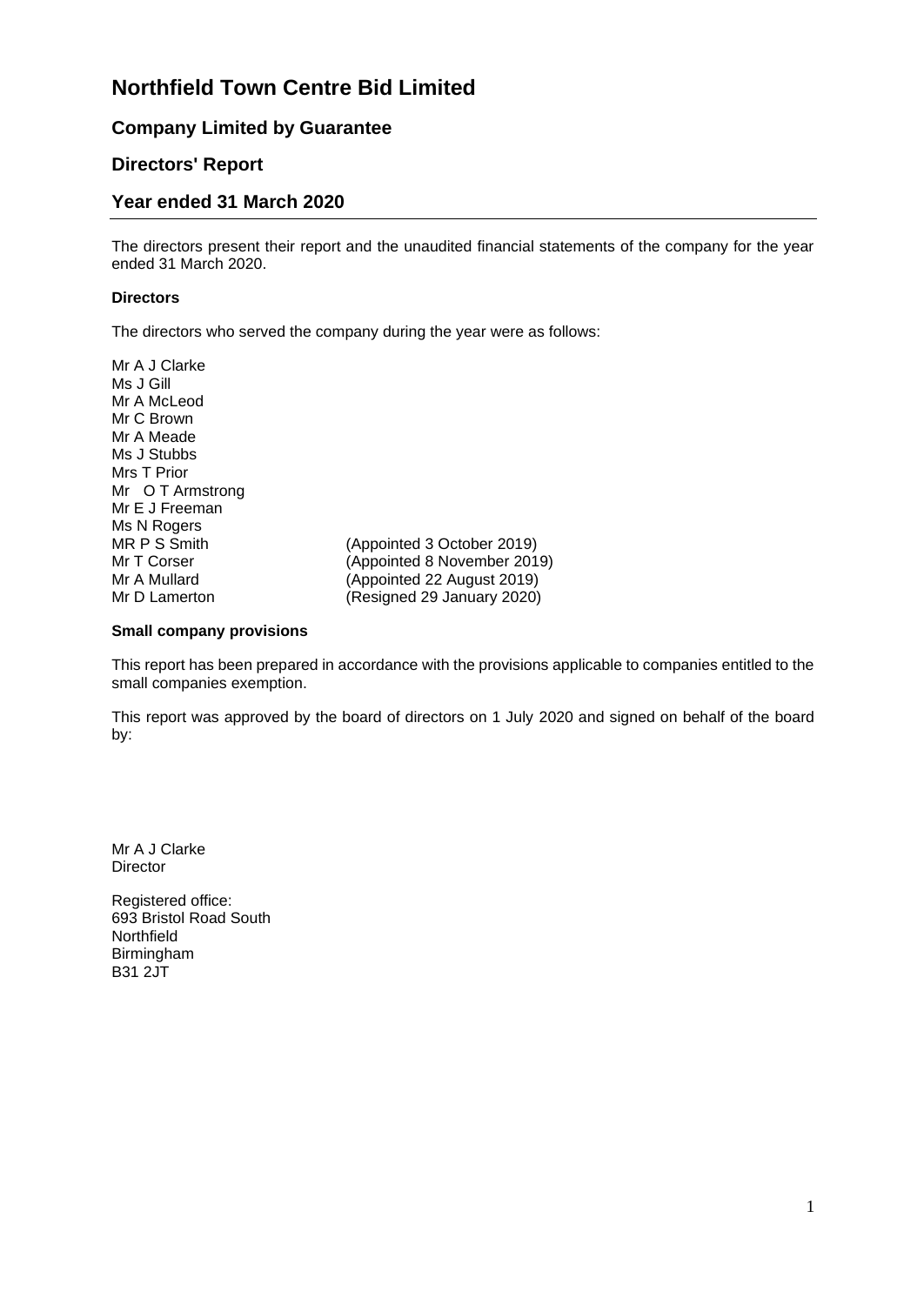## **Company Limited by Guarantee**

# **Statement of Income and Retained Earnings**

### **Year ended 31 March 2020**

|                                                                     | <b>Note</b> | 2020<br>£          | 2019<br>£          |
|---------------------------------------------------------------------|-------------|--------------------|--------------------|
| Administrative expenses<br>Other operating income                   |             | 114,432<br>144,295 | 126,002<br>122,756 |
| <b>Operating profit/(loss)</b>                                      |             | 29,863             | (3, 246)           |
| Profit/(loss) before taxation                                       |             | 29,863             | (3, 246)           |
| Tax on profit/(loss)                                                |             |                    |                    |
| Profit/(loss) for the financial year and total comprehensive income |             | 29,863             | (3, 246)           |
| Retained earnings at the start of the year                          |             | 22,630             | 25,876             |
| Retained earnings at the end of the year                            |             | 52,493             | 22,630             |

All the activities of the company are from continuing operations.

**The notes on pages 4 to 5 form part of these financial statements.**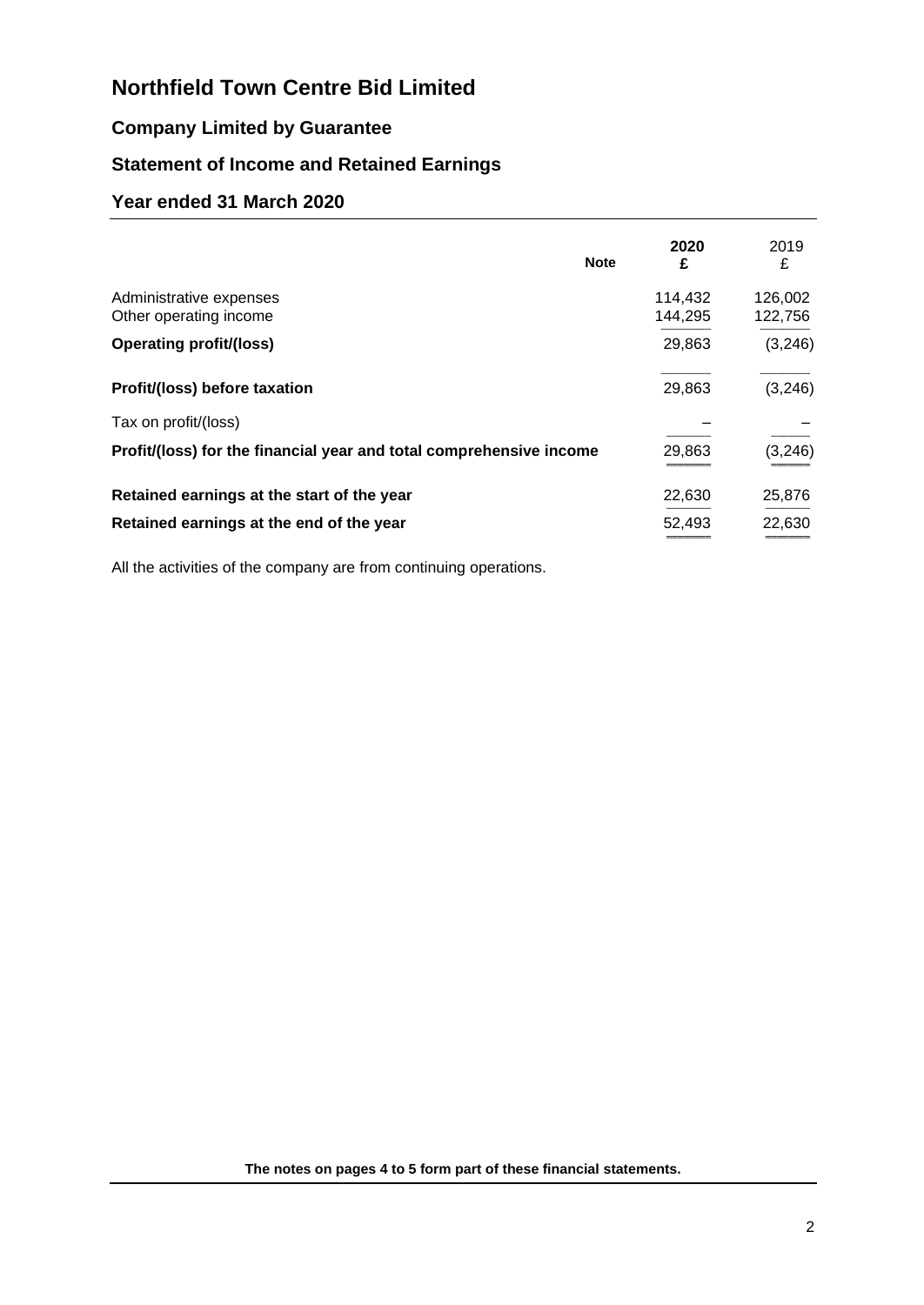## **Company Limited by Guarantee**

## **Statement of Financial Position**

#### **31 March 2020**

|                                                | <b>Note</b> | 2020<br>£ | 2019<br>£ |
|------------------------------------------------|-------------|-----------|-----------|
| <b>Current assets</b><br><b>Debtors</b>        | 6           |           | 2,314     |
| Cash at bank and in hand                       |             | 55,203    | 22,759    |
|                                                |             | 55,203    | 25,073    |
| Creditors: amounts falling due within one year | 7           | 2,710     | 2,443     |
| Net current assets                             |             | 52,493    | 22,630    |
| <b>Total assets less current liabilities</b>   |             | 52,493    | 22,630    |
| <b>Capital and reserves</b>                    |             |           |           |
| Profit and loss account                        |             | 52,493    | 22,630    |
| <b>Members funds</b>                           |             | 52,493    | 22,630    |

These financial statements have been prepared in accordance with the provisions applicable to companies subject to the small companies' regime and in accordance with Section 1A of FRS 102 'The Financial Reporting Standard applicable in the UK and Republic of Ireland'.

For the year ending 31 March 2020 the company was entitled to exemption from audit under section 477 of the Companies Act 2006 relating to small companies.

Directors' responsibilities:

- The members have not required the company to obtain an audit of its financial statements for the year in question in accordance with section 476;
- The directors acknowledge their responsibilities for complying with the requirements of the Act with respect to accounting records and the preparation of financial statements.

These financial statements were approved by the board of directors and authorised for issue on 1 July 2020, and are signed on behalf of the board by:

Mr A J Clarke **Director** 

Company registration number: 07889072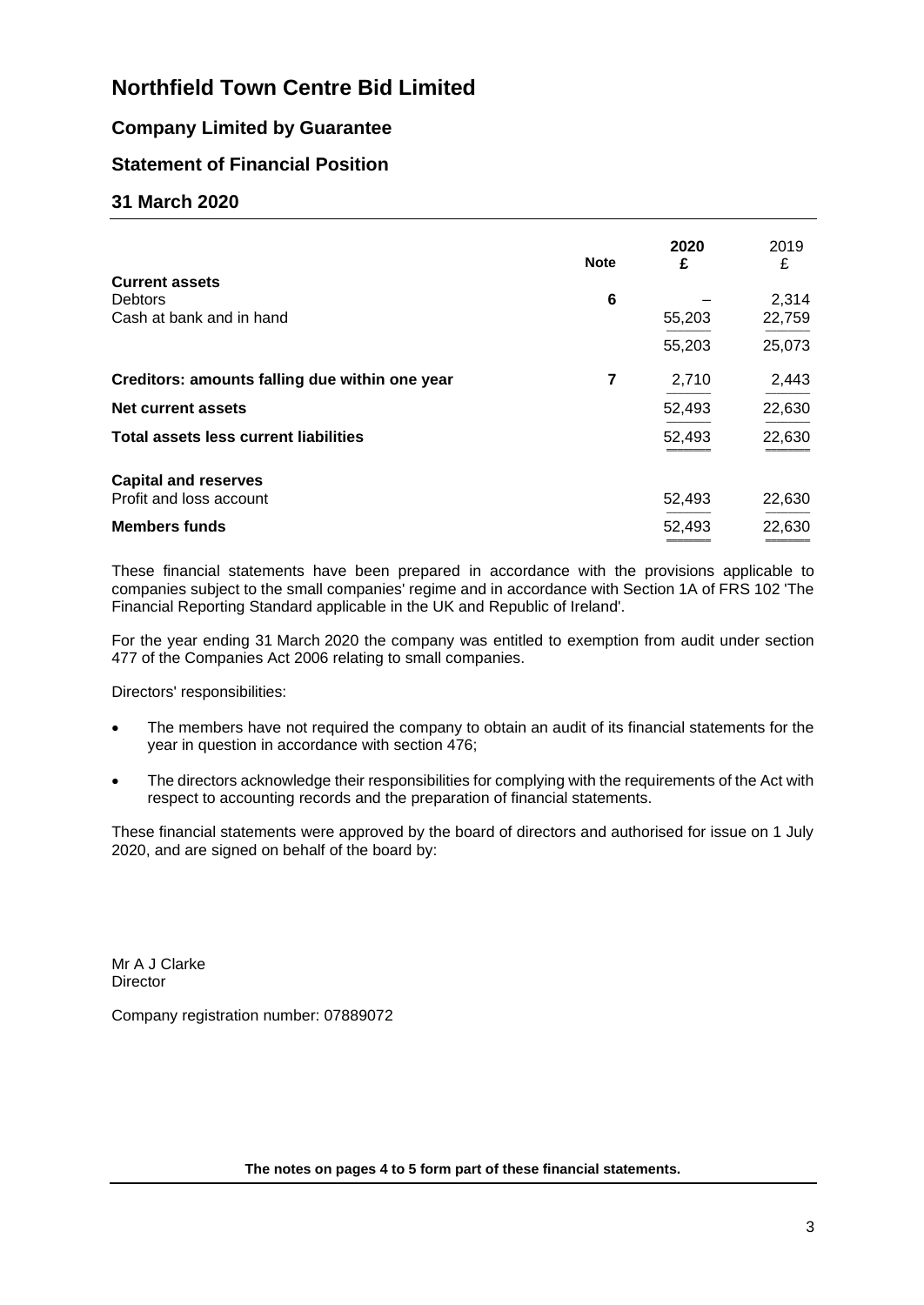## **Company Limited by Guarantee**

### **Notes to the Financial Statements**

#### **Year ended 31 March 2020**

#### **1. General information**

The company is a private company limited by guarantee, registered in England and Wales. The address of the registered office is 693 Bristol Road South, Northfield, Birmingham, B31 2JT.

#### **2. Statement of compliance**

These financial statements have been prepared in compliance with Section 1A of FRS 102, 'The Financial Reporting Standard applicable in the UK and the Republic of Ireland'.

#### **3. Accounting policies**

#### **Basis of preparation**

The financial statements have been prepared on the historical cost basis, as modified by the revaluation of certain financial assets and liabilities and investment properties measured at fair value through profit or loss.

The financial statements are prepared in sterling, which is the functional currency of the entity.

#### **Financial instruments**

Financial liabilities and equity instruments are classified according to the substance of the contractual arrangements entered into. An equity instrument is any contract that evidences a residual interest in the assets of the entity after deducting all of its financial liabilities.

Where the contractual obligations of financial instruments (including share capital) are equivalent to a similar debt instrument, those financial instruments are classed as financial liabilities. Financial liabilities are presented as such in the balance sheet. Finance costs and gains or losses relating to financial liabilities are included in the profit and loss account. Finance costs are calculated so as to produce a constant rate of return on the outstanding liability.

Where the contractual terms of share capital do not have any terms meeting the definition of a financial liability then this is classed as an equity instrument. Dividends and distributions relating to equity instruments are debited direct to equity.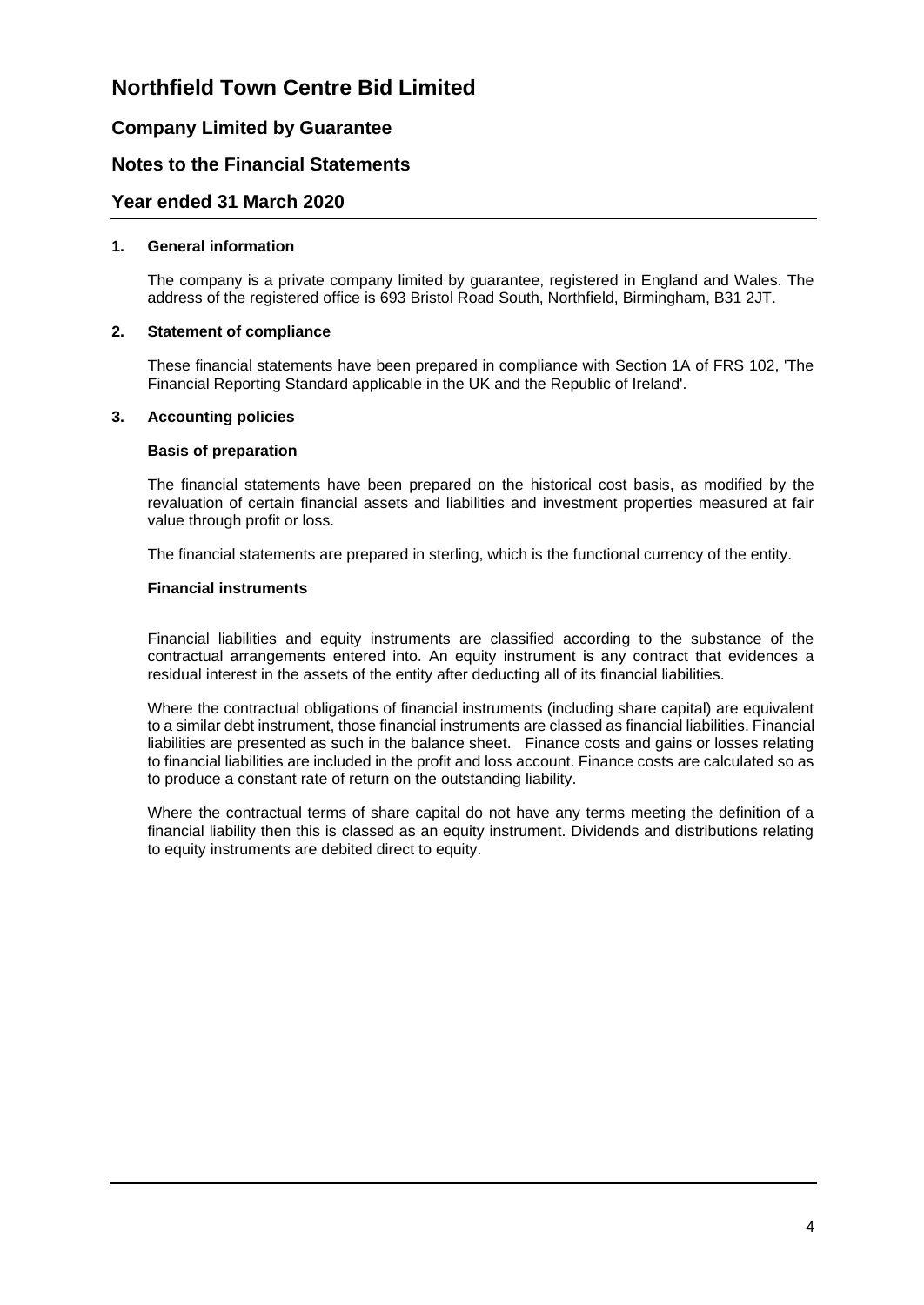## **Company Limited by Guarantee**

## **Notes to the Financial Statements** *(continued)*

### **Year ended 31 March 2020**

#### **4. Company limited by guarantee**

#### **5. Employee numbers**

The average number of persons employed by the company during the year amounted to 3 (2019: 3).

#### **6. Debtors**

|    | Other debtors                                                     | 2020<br>£    | 2019<br>£<br>2,314 |
|----|-------------------------------------------------------------------|--------------|--------------------|
| 7. | Creditors: amounts falling due within one year                    |              |                    |
|    |                                                                   | 2020<br>£    | 2019<br>£          |
|    | Social security and other taxes<br>Other creditors - desc in a/cs | 1,760<br>950 | 1,543<br>900       |
|    |                                                                   | 2.710        | 2,443              |

#### **8. Related party transactions**

The company was under the control of the directors throughout the current period.

No transactions with related parties were undertaken such as are required to be disclosed under.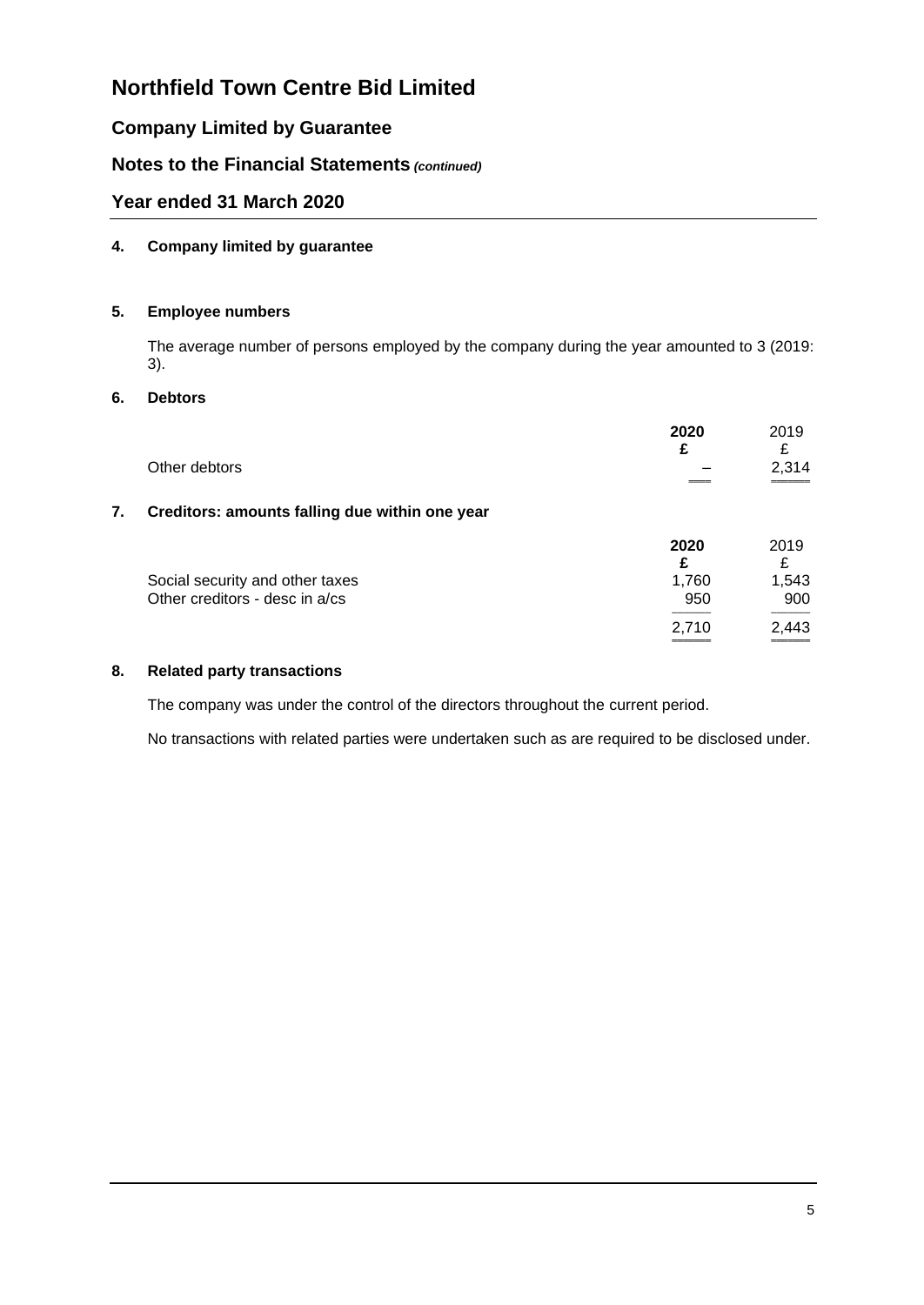**Northfield Town Centre Bid Limited Company Limited by Guarantee Management Information Year ended 31 March 2020**

**The following pages do not form part of the financial statements.**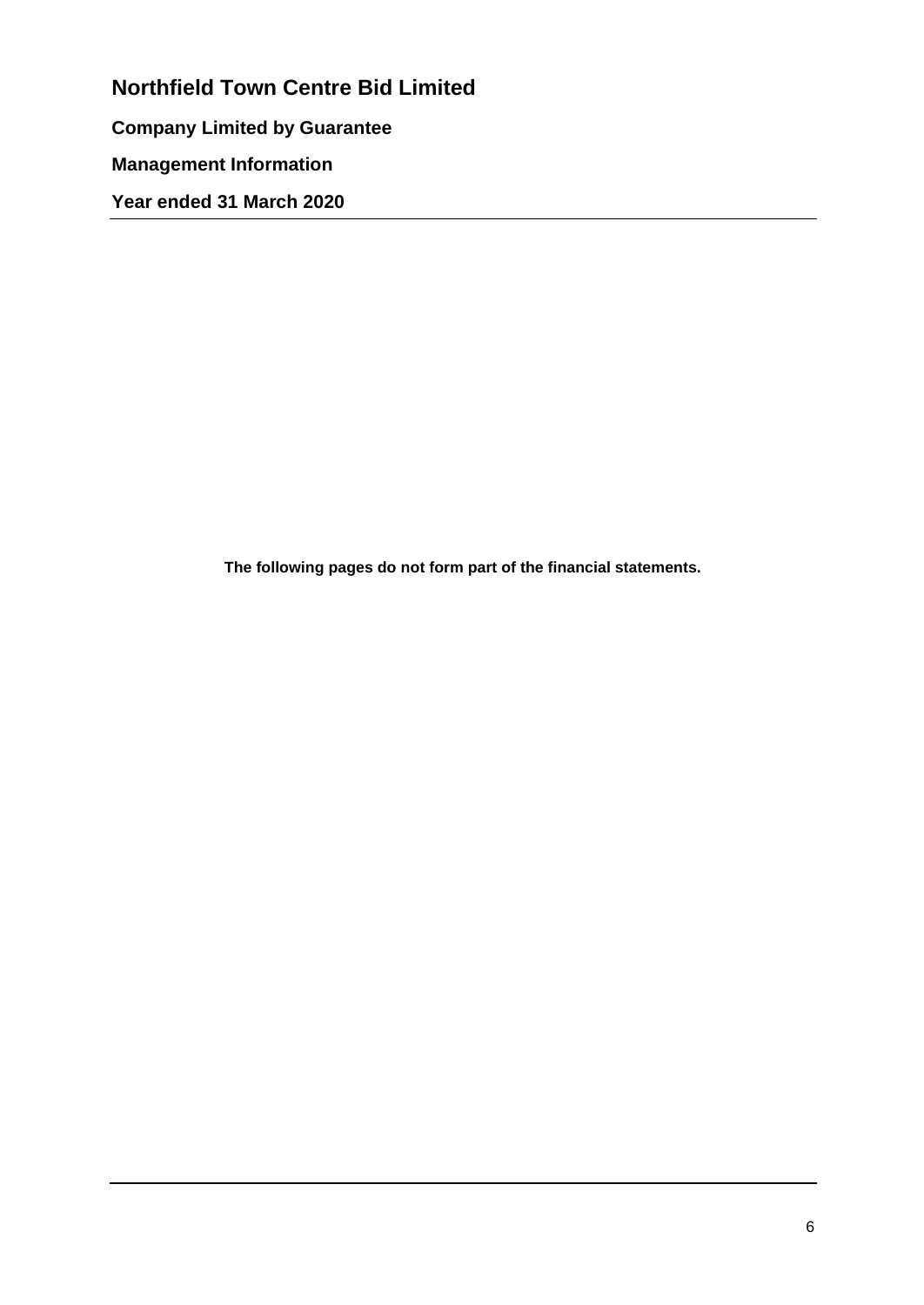# **Detailed Income Statement**

## **Year ended 31 March 2020**

|                                             | 2020<br>£ | 2019<br>£ |
|---------------------------------------------|-----------|-----------|
| <b>Overheads</b><br>Administrative expenses | 114,432   | 126,002   |
| Other operating income                      | 144,295   | 122,756   |
| <b>Operating profit/(loss)</b>              | 29,863    | (3, 246)  |
| Profit/(loss) before taxation               | 29,863    | (3, 246)  |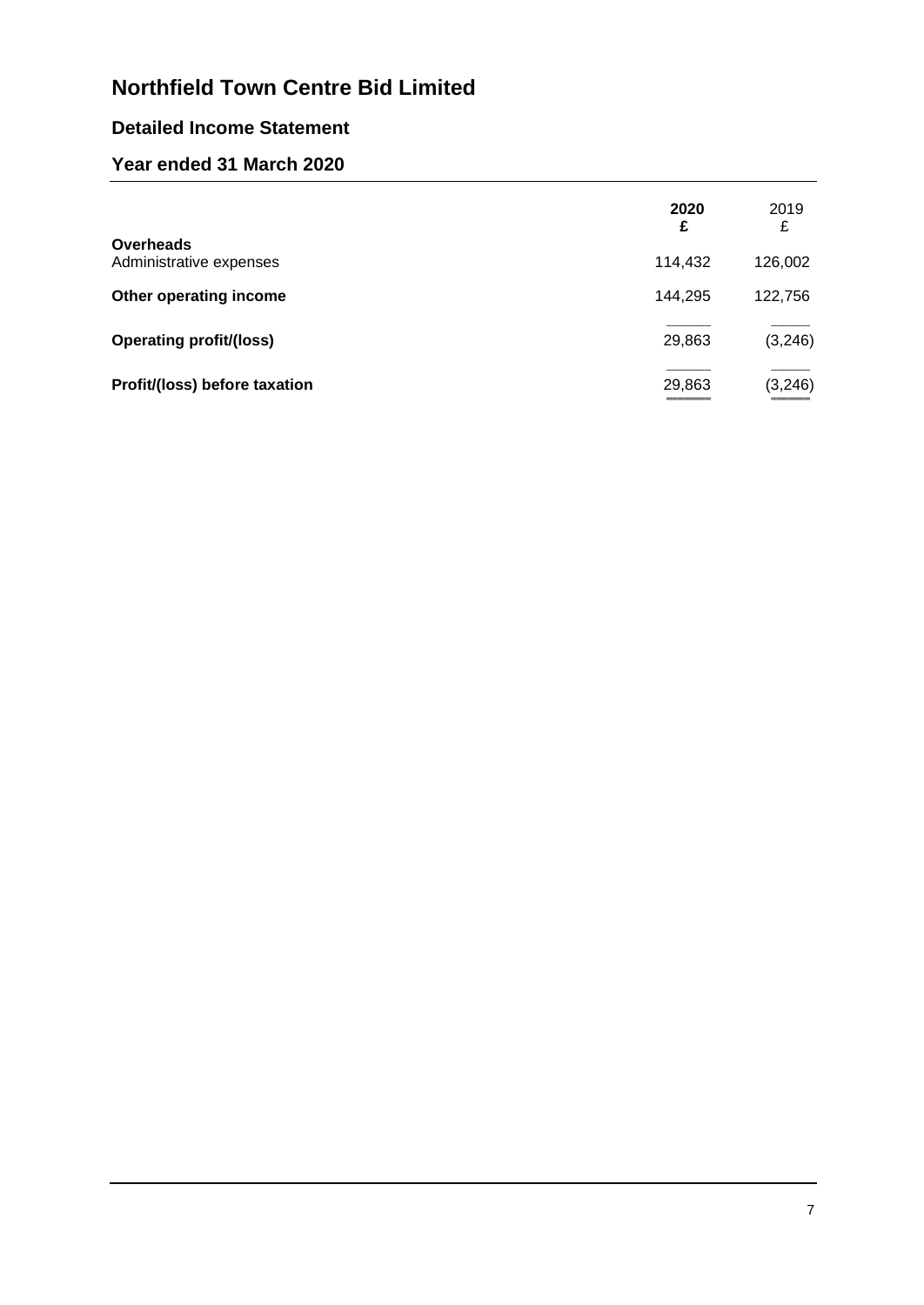## **Notes to the Detailed Income Statement**

## **Year ended 31 March 2020**

|                                                    | 2020<br>£ | 2019<br>£ |
|----------------------------------------------------|-----------|-----------|
| <b>Administrative expenses</b>                     |           |           |
| Administrative staff salaries and expenses         | 64,907    | 68,364    |
| Staff pension contributions - defined contribution | 2,146     |           |
| Rent                                               | 5,191     | 6,489     |
| Events and promotions                              | 26,268    | 41,767    |
| Security                                           | 5,728     |           |
| Improvements                                       | 165       |           |
| Insurance                                          | 663       | 880       |
| <b>Travel and subsistence</b>                      | 1,010     | 1,483     |
| Telephone                                          | 981       | 655       |
| Computer supplies                                  | 604       | 346       |
| Printing postage and stationery                    | 878       | 1,830     |
| Training                                           | 1,082     | 561       |
| Sundry expenses                                    | 1,277     | 259       |
| General expenses                                   | 1,695     | 918       |
| Membership and Subscription Fees                   | 840       | 1,550     |
| Accountancy fees                                   | 950       | 900       |
| Bank charges                                       | 47        |           |
|                                                    | 114,432   | 126,002   |
| Other operating income                             |           |           |
| BID levy and grants                                | 129,375   | 107,280   |
| Miscellaneous                                      | 14,920    | 15,476    |
|                                                    | 144,295   | 122,756   |